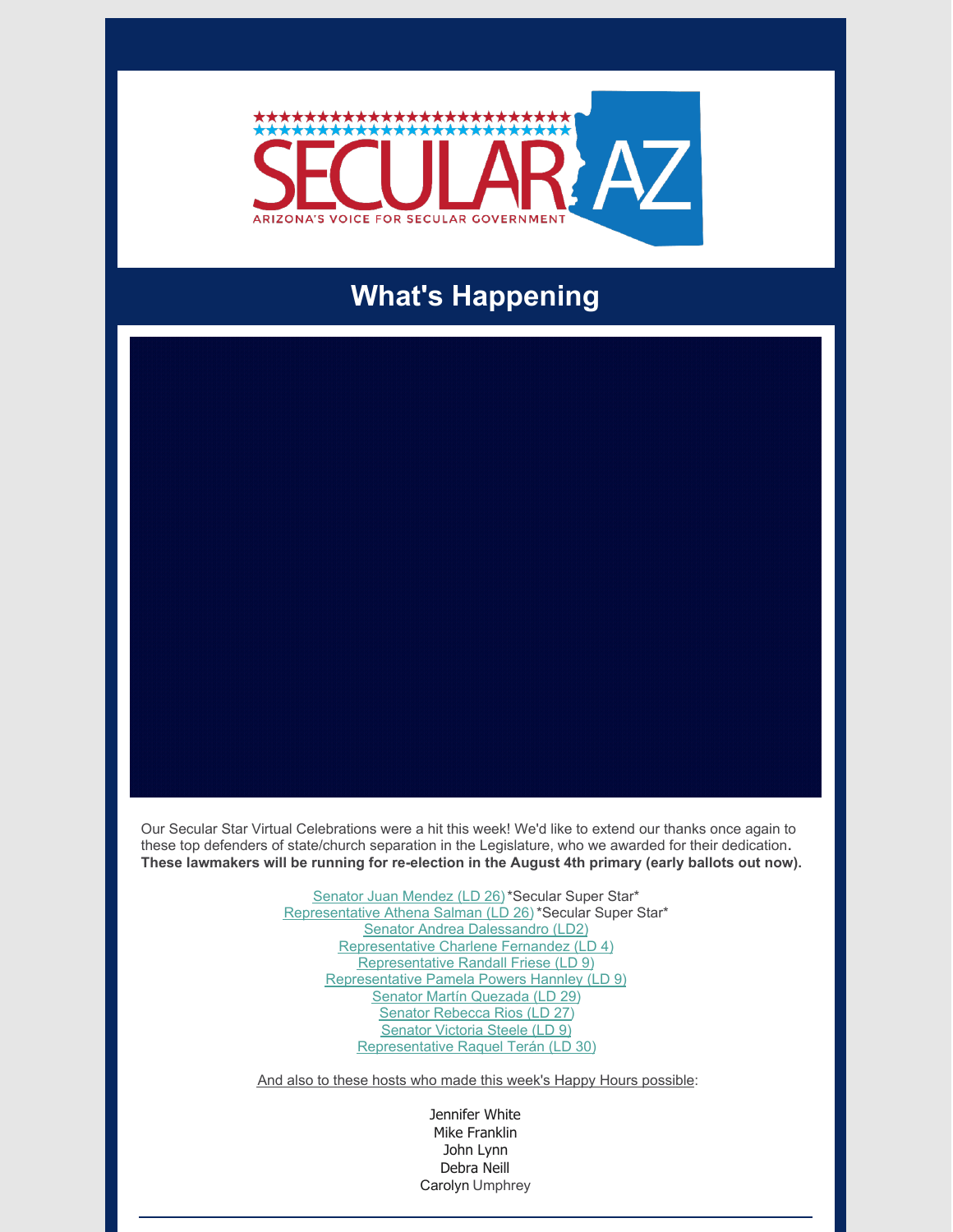# **Secular Voter Guides now available!**



Each election, we evaluate the performance of all candidates to the best of our ability based on their willingness to defend secular values.

We publish these results in the form of...

- **The Secular [Scorecard:](https://secularaz.org/wp-content/uploads/2020/07/Full-2020-scorecard.pdf)** a report card on all sitting Legislators based on their votes, the bills they introduced, and other actions
- **The [Candidate](https://secularaz.org/candidatesurvey/) Survey:** an opportunity for all running for Legislative office to answer 16 questions important to our community.

**Ballots are being sent out now for the primary elections**, don't delay: check out these resources and make sure to elect the people most dedicated to the values of secular government.

For a full overview of our work at the Capitol this year—including details on how we arrived at secular scores and the content of bills sitting lawmakers [introduced—please](https://secularaz.org/wp-content/uploads/2020/07/Secular-wrap-up-2020-formatted-DRAFT-4-1.pdf) also see our full Legislative Wrap-Up Report for 2020.

## **Virtual Events**



**Secular Speaker Series: Sen. Juan Mendez & Rep. Athena Salman**

**Saturday 7/18 2:00 - 3:00:**

Join us for a conversation with Secular Superstars Senator Juan Mendez and Representative Athena Salman, who received the highest scores on our 2020 Secular Scorecard! Hear about the issues that are most important to them and how they handle Christian Nationalism and Project Blitz at the Arizona State Capitol. Bring your questions, it is sure to be an interesting conversation!

Registration required on Zoom [here](https://us02web.zoom.us/webinar/register/WN_f8kueM4cRRSOBTfP1wXwng?fbclid=IwAR0x7f-_G_YPKgtg03_DHgbfBl_aPrhFENMjD4Tao5svgh1fQm-KH00TKfg), or watch live on our [Facebook](https://www.facebook.com/secularaz) page.

### **Becoming Anti-Racists: A Workshop**